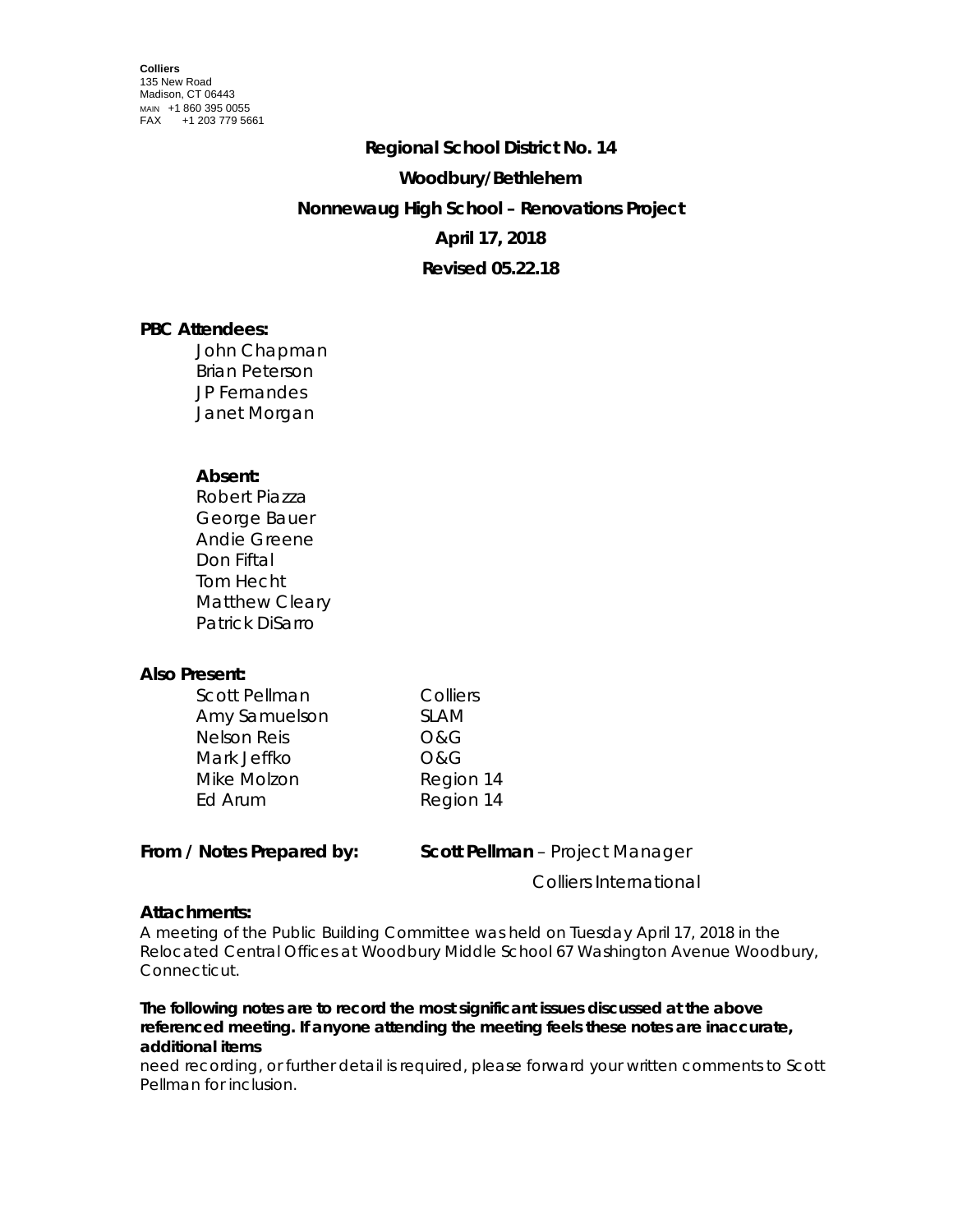- 1. Call to Order There was no quorum so the following are notes from informal discussions. A special building committee meeting will be scheduled for the following week to address any action items.
- 2. OPM Report Scott Pellman reported on the following:

#### **a. Phase 2 Construction Update** –

- o The project team continues to meet bi weekly to review scheduling and construction related issues.
- o The 20,000-gallon oil tank was removed last week, there were no releases and the environmental team is awaiting final testing results of the soil and will coordinate the tank closure paperwork with the State. An oversight proposal was reviewed and approved by the finance subcommittee for \$8,300.
- o Colliers has met with the graduation planning committee and are coordinating with O&G. A sketch will be issued by the design team communicating the as-built condition so family members know where to park and how to navigate around the site.
- o There will be a meeting at 8:00am on Wednesday April 25, 2018 to review the approach to the field renovations.
- o Immediately following that meeting there will be a meeting with the administration, design team and O&G to plan the summer activities and prep for the transition into the next phase of construction.
- o A package of the Colliers weekly project reports was distributed to all committee members Via a drop box site. Updated weekly reports will be provided on a monthly basis
- **b. Phase 3 FF&E**  The phase 3 FF&E package was approved this Past Friday April 13, 2018 and will be advertised for bidding this Wednesday April 18, 2018 with bids Due Friday May 4, 2018. This will provide sufficient time to review and award in order to have the furniture delivered and installed this summer for the opening of the first renovated area.
- **c. Approval of Application and Certificate for Payment #8** Application #8 has been reviewed with the finance sub-committee. The application for payment has also been reviewed by Colliers construction representative along with SLAM's construction administrator and has been signed by the architect. Without a quorum action on this application will need to be deferred until the next meeting.
- 3. Architects progress update Amy Samuelson
	- **a. Phase 2 –** The design team continues to review shop drawings and oversee phase 2 construction activities.
	- **b. Phase 3**  The furniture packages are currently out to bid.
- 4. Construction Manager Update Nelson Reis Project Manager